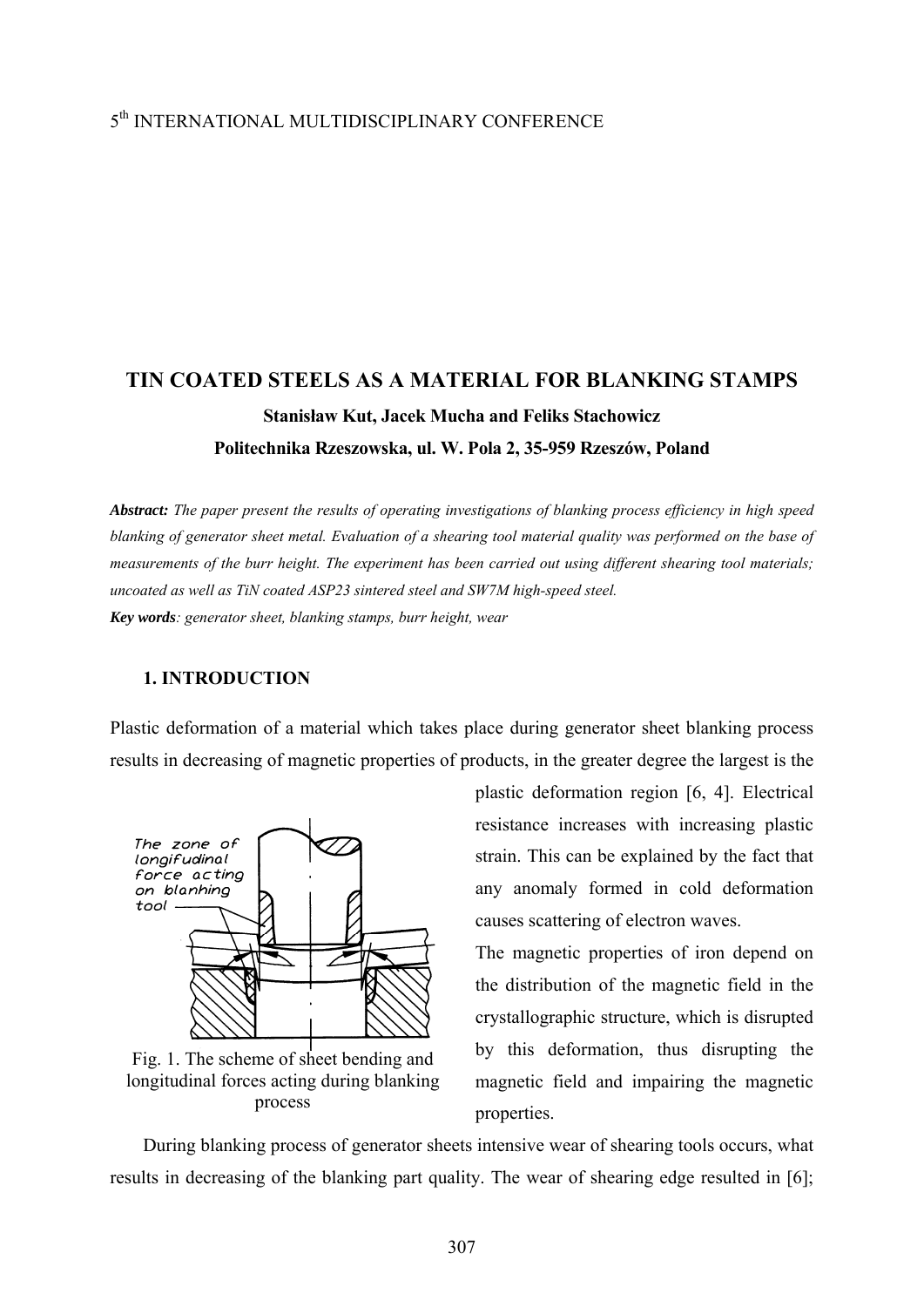bending of the parts (Fig. 1), presence of high burrs on the parts edge, deviation of shearing surface from orthogonality according to the part surface, high plastic deformation of material in the vicinity of the shearing line. Bending of the parts and the presence of burrs cause troubles in the process of mounting single parts into electric motor banches.

 The second important factor influencing blanking part quality and proper proceeding of blanking process is the value of clearance and its distribution around shearing circuit (line). Depending on the type of guidance for the shearing elements with respect to one another, the tools are divided into free, plate guided and pillar-guided blanking tooling [5]. When the blanking of electric motor parts is concerned, because of the magnetic sheet thickness (0.5 mm) and rather complicated shape of stamps, the shearing elements guidance has to be very precise. So only the pillar-guided tooling could be taken into consideration. There are different types of pillar guides. Guidance can be accomplished with either bushings or ball bearings. Guides with ball bearings are rigid under load. They have little friction, and are hence used in fast-stroking presses or in cases where sufficient lubrication is not possible. Pillarguided tooling can also be equipped with movable guidance plates for punch. The guidance plates are mounted on the pillar-guided tooling body and are in general supported by springs on the upper portion of the tool. This design is generally used for blanking thin sheets to ensure the flatness of blanked sheets. The punch can be guided until touches the sheet. This calls for very precise manufacture of the guidance hole in the plate since there is double guidance, namely, guidance of the punch in the pillar-guided tooling and in the guidance plate. However double guidance is always costly to manufacture.

 Because of the relative movement between tool and workpiece, wear on the shearing tool elements is unavoidable. Besides of the force acting perpendicular to the sheet surface (Fig.1), the additional force component exists, acting perpendicular to punch stroke direction, created by material pressure on the lateral surface of the die and punch during plastic flow phase, what results in wear of the tools. The wear take place on the face of the shearing blade and on its free surface. It causes the shearing edges to be removed. Sometimes shearing edge crushing also occurs. The shearing edge wear increases the penetration depth of the punch needed for cracks to form. With worn-out tools the cracks do not emanate from the blanking edge but from the free surface. This change in crack propagation leads to burr formation, which increases as the number of pieces made with a single tooling increases [5]. The wear degree depends on both the material of blanked sheet and tool material as well as on the quality of punch guidance. Evaluation of sheet metal punchability could be performed on the base of measurements of the burr height or on the shearing edge wear intensity (Fig. 2).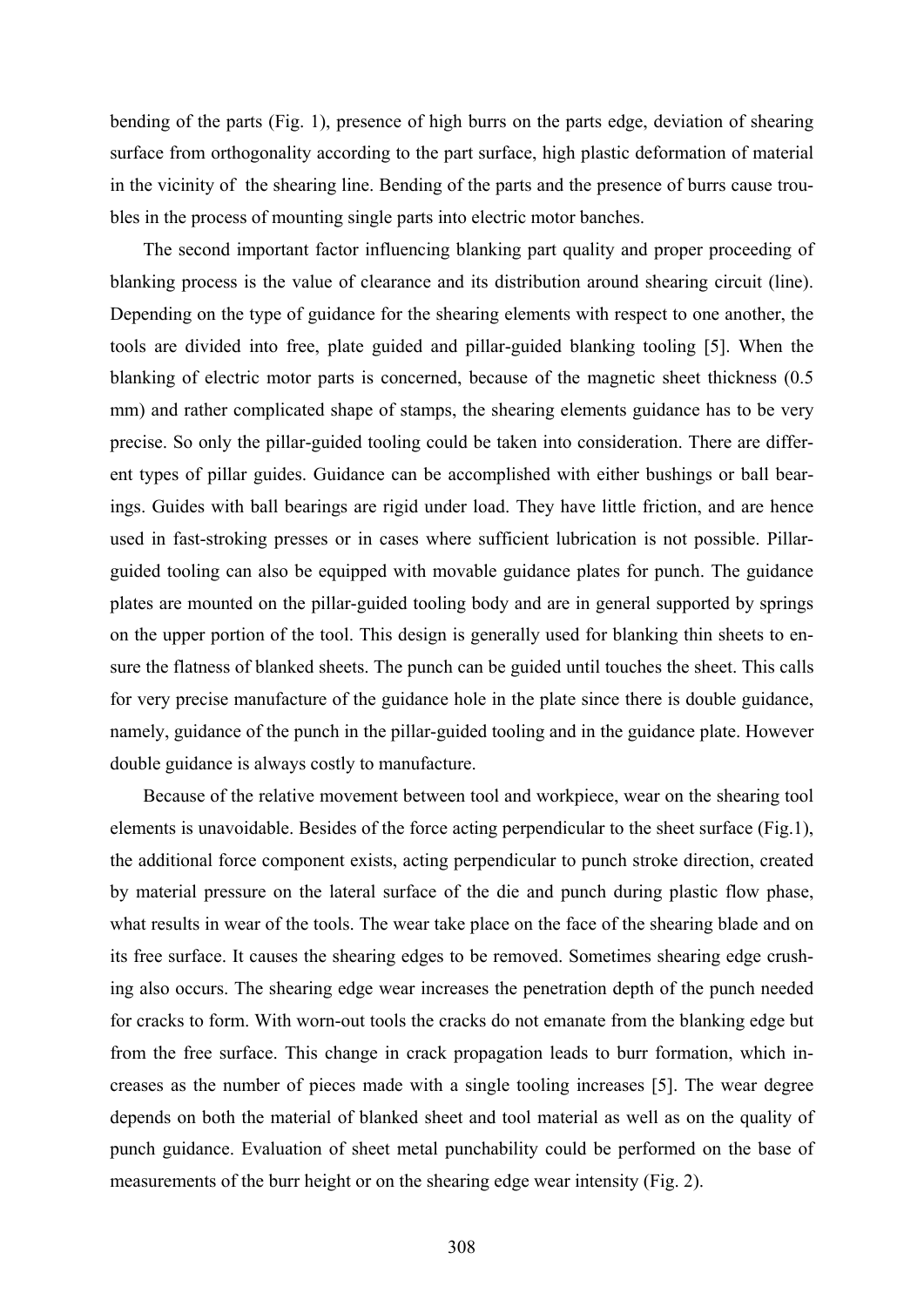

Fig.2. The characteristic of tool wear intensity and burr height growth process



Measurement of burr hight could be performed using several methods [3]. The most popular is optical measuring of shadow (Fig. 3) and mechanical measuring of surface profile in the vicinity of blanked part edge (Fig. 4).

Fig. 3. The scheme of optical measurement of burr height



Fig. 4. The principle of mechanical measurement of burr height

### **2. EXPERIMENTAL PROCEDURE AND RESULTS**

The experimental investigations were curried out using blanking tool made of four different material options:

- SW7M high ductility and high wear resistance steel, hardness 63 HRC,
- ASP23 sintered steel, hardness 66 HRC,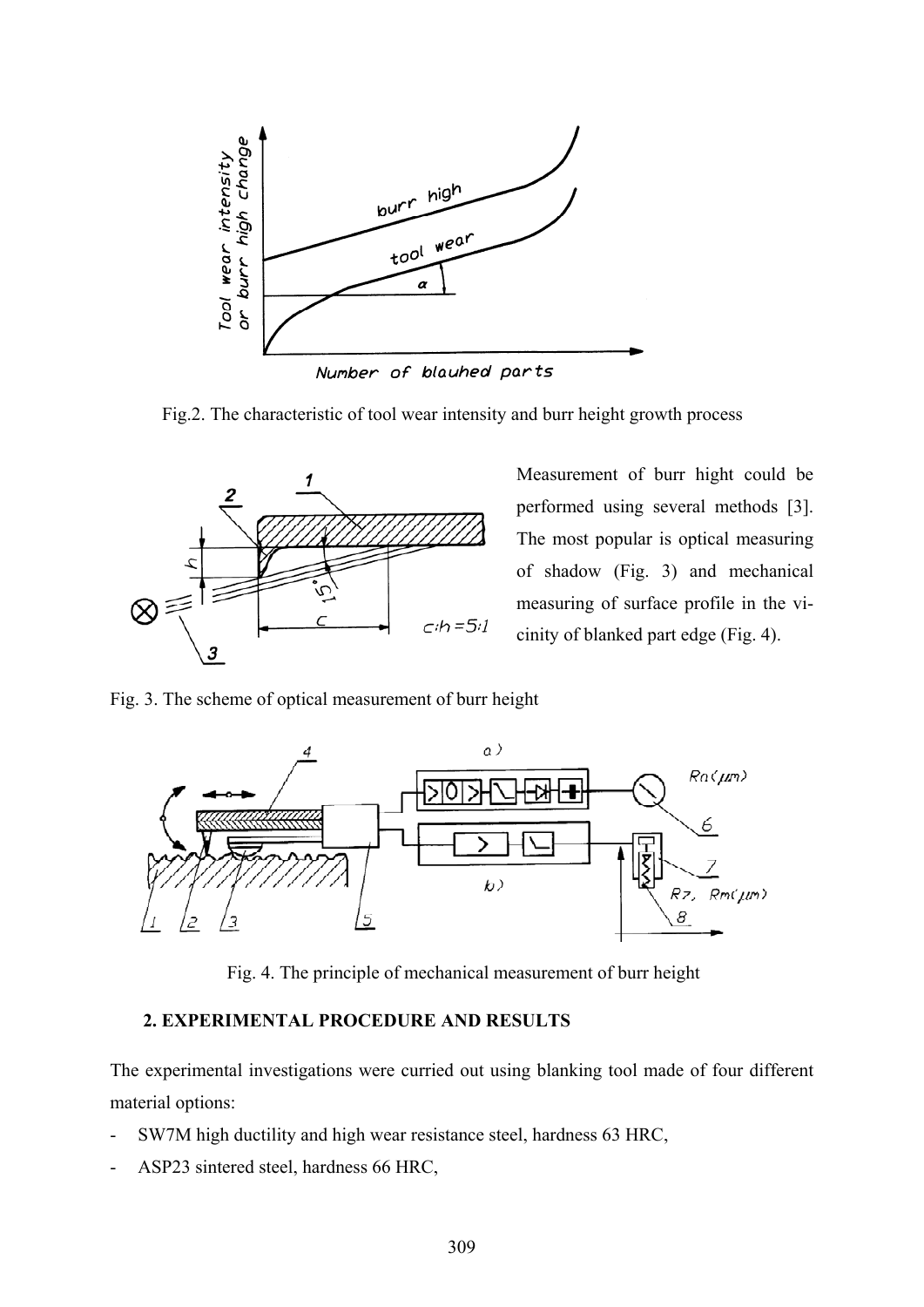- SW7M steel coated with TiN,
- ASP23 sintered steel coated with TiN.

The microhardness of the TiN layer was in the range of 2100 HV [2]. Improvement in manufacturing of electric motor parts was the reason of experimental works.



Fig. 5. The example of burr height measurement observed on the display screen

 The analysed electric motor parts are made of 0.5 mm thick generator steel sheet type *EP 470-50A* coated with insulating varnish (additionally obeying good lubricant ability in the blanking process). The blanking process was performed using the high-speed *BRUDERER - BSTA 80L* press equipped with special construction of the precision slide guidance. The blanking speed amount 400 parts per minute. The evaporating oil type *Produkt D305* of *Castrol Co.* was used as a technological lubricant. At different stage of the parts manufacturing process the burr height edge was measured in a few points of the parts using the Taylor-Hobson Surtronic 3+ profilometer. The example of burr height measurement observed on the display screen is presented in Fig. 5. When the burr height was above the value of  $h_{max} = 0.05$ *mm* the production process was stopped. The blanking die was disassembled and the punches surface was observed. Then the shearing tool was sharpened in the grinding process and a new experimental series was curried out.

 Taking into account measurements curried out during the operating investigations concerning the analysed punch material options, the relationship between amounts of blanked parts versus the burr height was determined. Additionally by the less square method the experimental points were described using the III-grade polynomial curve (Fig. 6 and Fig.7). On the base of this presentations the following remarks could be drawn: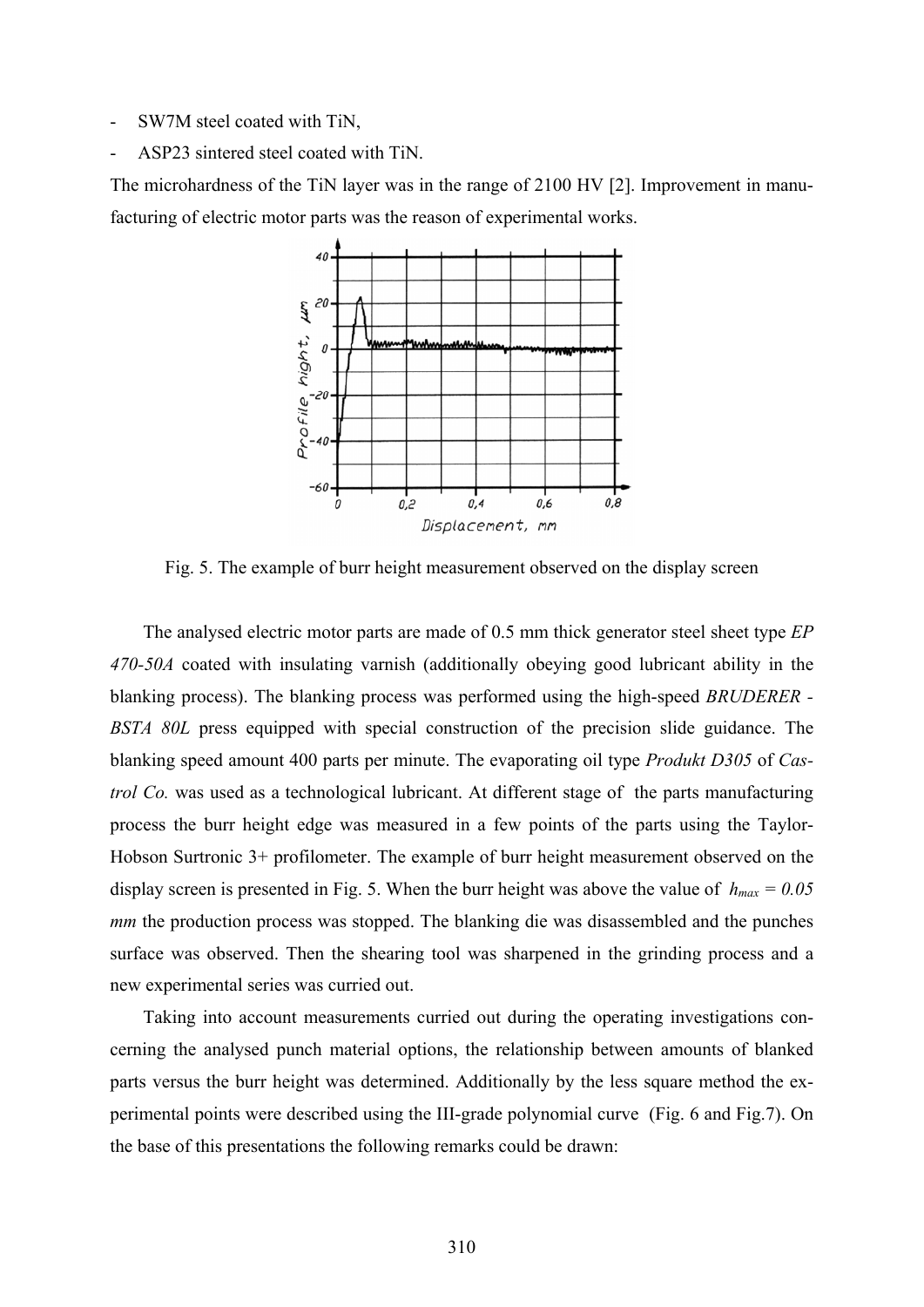

Fig.6. Burr hight as a function of blanked part number in the case of SW7M (line 1) and SW7M+TiN (line 2) tool material



Fig.7. Burr hight as a function of blanked part number in the case of ASP23 (line 3) and ASP23+TiN (line 4) tool material

coating of both the SW7M high ductility and high wear resistance steel as well as ASP23 sintered steel with TiN layer visibly reduced the intensity of burr height growth with